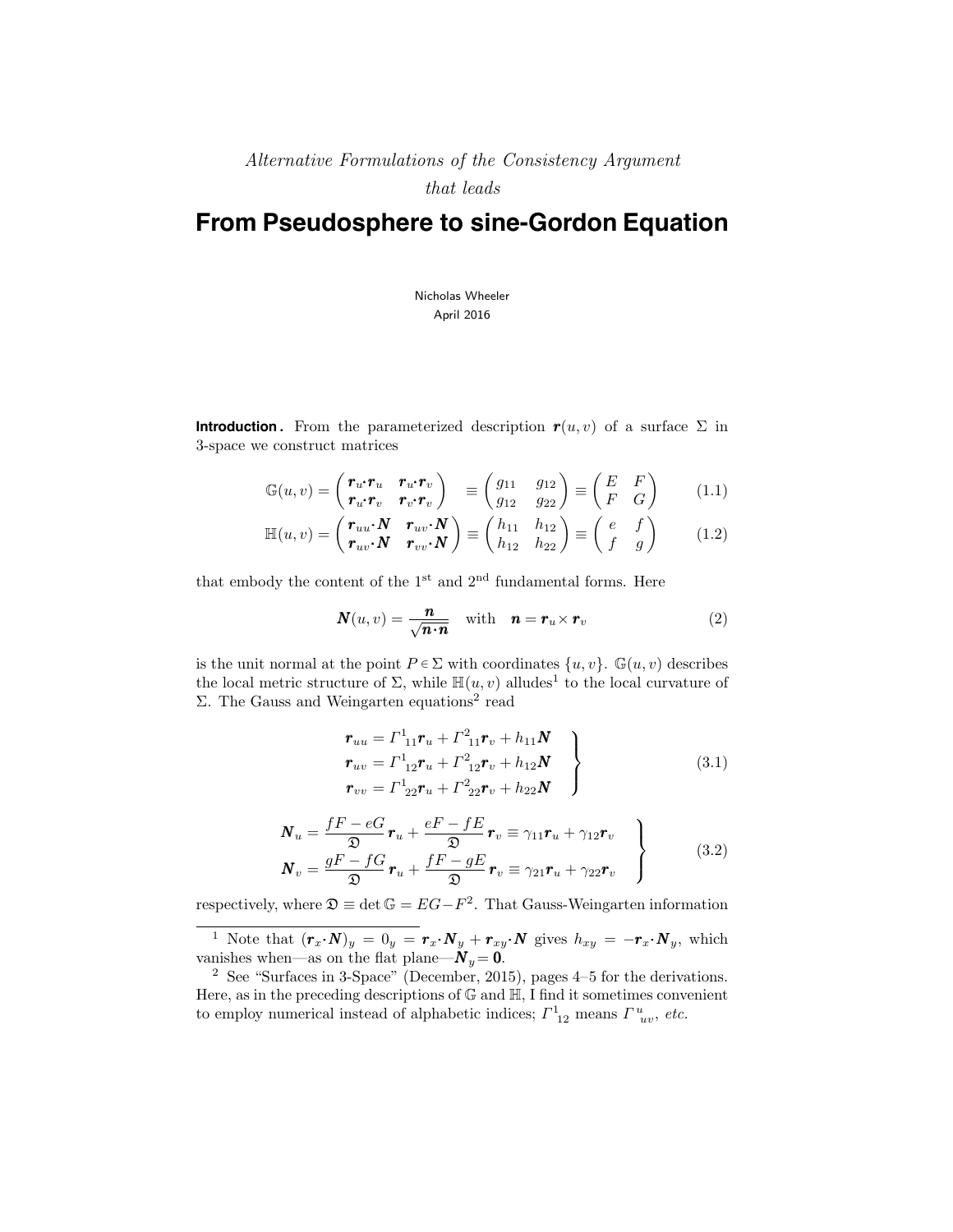can be deployed

$$
\begin{pmatrix}\n\mathbf{r}_{u} \\
\mathbf{r}_{v} \\
\mathbf{N}\n\end{pmatrix}_{u} = \begin{pmatrix}\n\Gamma_{11}^{1} & \Gamma_{11}^{2} & h_{11} \\
\Gamma_{12}^{1} & \Gamma_{12}^{2} & h_{12} \\
\gamma_{11} & \gamma_{12} & 0\n\end{pmatrix}\n\begin{pmatrix}\n\mathbf{r}_{u} \\
\mathbf{r}_{v} \\
\mathbf{N}\n\end{pmatrix} \equiv \mathbb{U}\begin{pmatrix}\n\mathbf{r}_{u} \\
\mathbf{r}_{v} \\
\mathbf{N}\n\end{pmatrix}
$$
\n
$$
\begin{pmatrix}\n\mathbf{r}_{u} \\
\mathbf{r}_{v} \\
\mathbf{r}_{v} \\
\mathbf{N}\n\end{pmatrix}_{v} = \begin{pmatrix}\n\Gamma_{12}^{1} & \Gamma_{12}^{2} & h_{12} \\
\Gamma_{22}^{1} & \Gamma_{22}^{2} & h_{22} \\
\gamma_{21} & \gamma_{22} & 0\n\end{pmatrix}\n\begin{pmatrix}\n\mathbf{r}_{u} \\
\mathbf{r}_{v} \\
\mathbf{N}\n\end{pmatrix} \equiv \mathbb{V}\begin{pmatrix}\n\mathbf{r}_{u} \\
\mathbf{r}_{v} \\
\mathbf{N}\n\end{pmatrix}
$$
\n(4)

where the Christoffel symbols—which arise from the metric  $\mathbb{G}(u, v)$ , and on 2-dimensional manifolds are six in number—are given by  $3$ 

$$
\Gamma^{1}_{11} = \mathfrak{D}^{-1} \left\{ \begin{array}{c} \frac{1}{2} g_{22} g_{11,u} - g_{12} g_{12,u} + \frac{1}{2} g_{12} g_{22,v} \end{array} \right\}
$$
\n
$$
\Gamma^{2}_{11} = \mathfrak{D}^{-1} \left\{ -\frac{1}{2} g_{12} g_{11,u} + g_{11} g_{12,u} - \frac{1}{2} g_{11} g_{22,v} \right\}
$$
\n
$$
\Gamma^{1}_{12} = \Gamma^{1}_{21} = \mathfrak{D}^{-1} \left\{ \begin{array}{c} \frac{1}{2} g_{22} g_{11,v} - \frac{1}{2} g_{12} g_{22,u} \end{array} \right\}
$$
\n
$$
\Gamma^{2}_{12} = \Gamma^{2}_{21} = \mathfrak{D}^{-1} \left\{ -\frac{1}{2} g_{12} g_{21,v} + \frac{1}{2} g_{11} g_{22,u} \right\}
$$
\n
$$
\Gamma^{1}_{22} = \mathfrak{D}^{-1} \left\{ -\frac{1}{2} g_{12} g_{22,v} + g_{22} g_{12,v} - \frac{1}{2} g_{22} g_{22,u} \right\}
$$
\n
$$
\Gamma^{2}_{22} = \mathfrak{D}^{-1} \left\{ \begin{array}{c} \frac{1}{2} g_{11} g_{22,v} - g_{12} g_{12,v} + \frac{1}{2} g_{12} g_{22,u} \end{array} \right\}
$$
\n
$$
(5)
$$

The Mainardi-Codazzi consistency condition<sup>2</sup> can now be formulated

$$
\begin{pmatrix} \boldsymbol{r}_u \\ \boldsymbol{r}_v \\ \boldsymbol{N} \end{pmatrix}_{\!\!uv} = \begin{pmatrix} \boldsymbol{r}_u \\ \boldsymbol{r}_v \\ \boldsymbol{N} \end{pmatrix}_{\!\!vu}
$$

which by (4) entails  $\mathbb{U}_v + \mathbb{U}\mathbb{V} = \mathbb{V}_u + \mathbb{V}\mathbb{U}$  or

$$
\mathbb{W} \equiv \mathbb{U}_v - \mathbb{V}_u + \mathbb{U}\mathbb{V} - \mathbb{V}\mathbb{U} = \mathbb{O}
$$
 (6)

All of which is quite general, in the sense that it pertains to arbitrarily parameterized arbitrary surfaces  $\Sigma$  in 3-space. It was from a specific instance of (6)—namely: from the asymptotically parameterized pseudosphere—that Edmond Bour was led (1862 ) to the nonlinear partial differential equation that physicists—many decades later, and for their own reasons—found it natural to call the "sine-Gordon equation." C. Rogers & W. K. Schief, in their recent review of developments that stem from Bour's work,<sup>4</sup> have drawn attention<sup>5</sup> to the remarkable variety of the forms in which Bour's argument can be cast. It is my objective here to provide a comparative review of those, with indication of the extent to which they may be generalizable, not specific to the pseudosphere.

<sup>3</sup> See equations (17.2) on page 12 in the source just cited.

 $^4\;$  Bäcklund and Darboux Transformations: Geometry  $\mathcal C$  Modern Applications in Soliton Theory (2002).

<sup>5</sup> See Chapter 2: "The Motion of Curves and Surfaces. Soliton Connections" in the work just cited.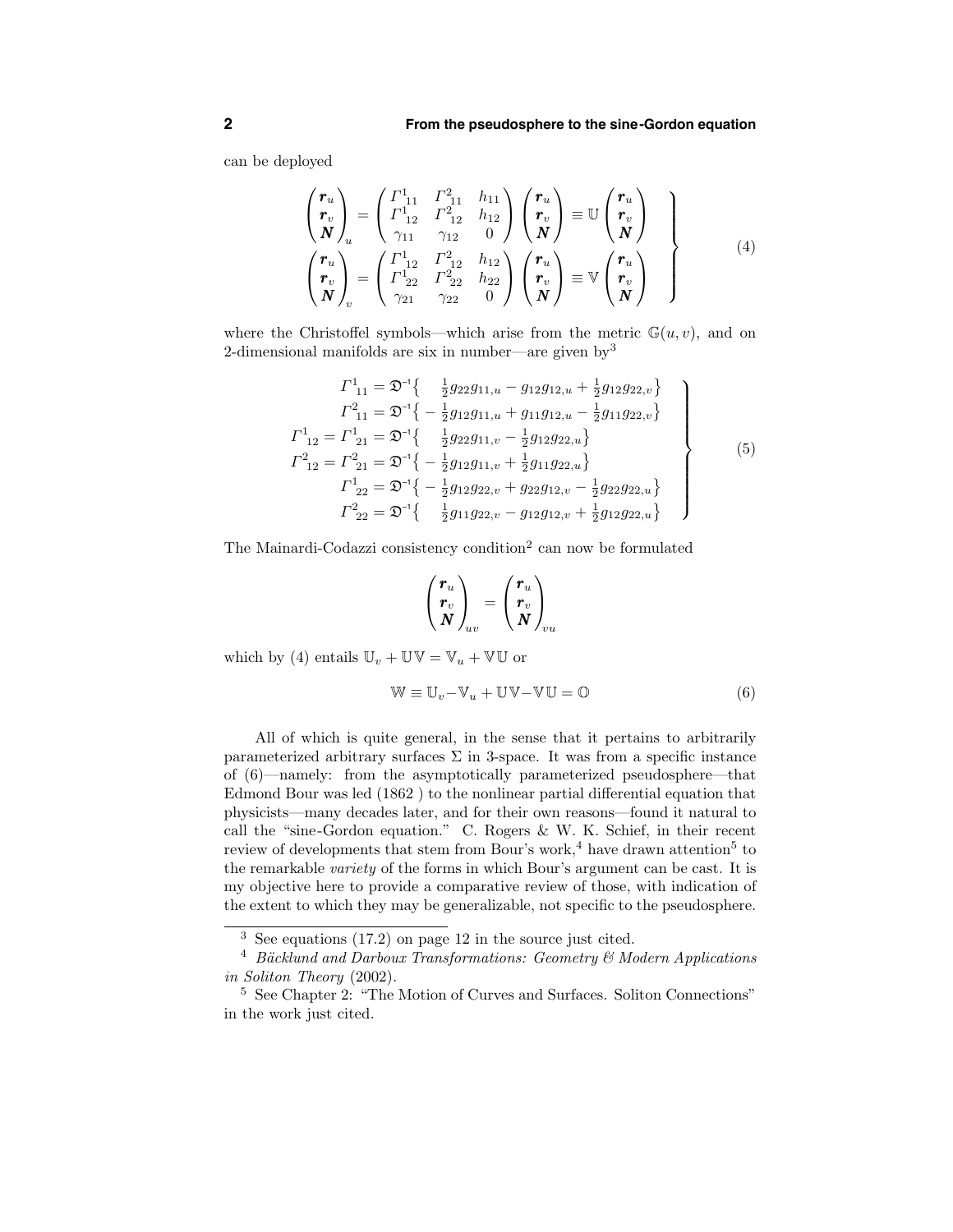**The pseudosphere as tractrix of revolution .** The pseudosphere, thus conceived, acquires the natural parameterization

$$
\mathbf{r}(u,v) = \begin{pmatrix} \text{sech}\,u\,\cos v \\ \text{sech}\,u\,\sin v \\ u - \tanh u \end{pmatrix} \tag{7}
$$

By quick calculation $6$ 

$$
\mathbb{G} = \begin{pmatrix} \tanh^2 u & 0 \\ 0 & \operatorname{sech}^2 u \end{pmatrix}
$$
  
\n
$$
\mathbb{H} = \begin{pmatrix} -\operatorname{sech} u \tanh u & 0 \\ 0 & \operatorname{sech} u \tanh u \end{pmatrix}
$$
\n(8)

—from which it is immediately evident that the Gaussian curvature

$$
K=\det \mathbb{H}/\det \mathbb{G}=-1
$$

—and, by calculation that would be less quick only if done by hand,

$$
\mathbb{U} = \begin{pmatrix}\text{csch}\,u \,\,\text{sech}\,u & 0 & -\text{sech}\,u \,\,\text{tanh}\,u \\ 0 & -\text{tanh}\,u & 0 \\ \text{csch}\,u & 0 & 0 \end{pmatrix}
$$
\n
$$
\mathbb{V} = \begin{pmatrix}\n0 & -\text{tanh}\,u & 0 \\ \text{csch}\,u \,\,\text{sech}\,u & 0 & -\text{sech}\,u \,\,\text{tanh}\,u \\ 0 & -\text{sinh}\,u & 0\n\end{pmatrix}
$$

whence (here the assistance of Mathematica is indispensable)

$$
\mathbb{W}=\mathbb{U}_v-\mathbb{V}_u+\mathbb{U}\mathbb{V}-\mathbb{V}\mathbb{U}=\begin{pmatrix}0&0&0\\0&0&0\\0&0&0\end{pmatrix}
$$

Which is to say: The naturally parameterized pseudosphere leads to Gauss-Weingarten equations that are manifestly consistent.

**The asymptotically parameterized pseudosphere .** Let x and y be tangent vectors at  $P \in \Sigma$ . They are said to be "conjugate" if  $(\mathbf{x}, \mathbb{H}\mathbf{y}) = 0$  and  $\mathbf{x}$  is said to be "selfconjugate" or "asymptotic" if  $(\mathbf{x}, \mathbb{H}\mathbf{x}) = 0$ . If the curvature of  $\Sigma$  is negative at  $P$  then, by an easy argument, there exists at  $P$  a conjugate pair of asymptotic vectors, and if the curvature of  $\Sigma$  is *everywhere* negative then through every point  $P$  pass a pair of "asymptotic curves" (curves with asymptotic tangents), which serve collectively to provide the "asymptotic parameterization" of  $\Sigma$ . So simple is the (traceless diagonal) structure  $(1.2)$  of  $\mathbb{H}(u, v)$  that we are led

<sup>6</sup> I have prepared a package of Mathematica commands to produce all the computational implications of equations  $(1-6)$  that I will have occasion to report.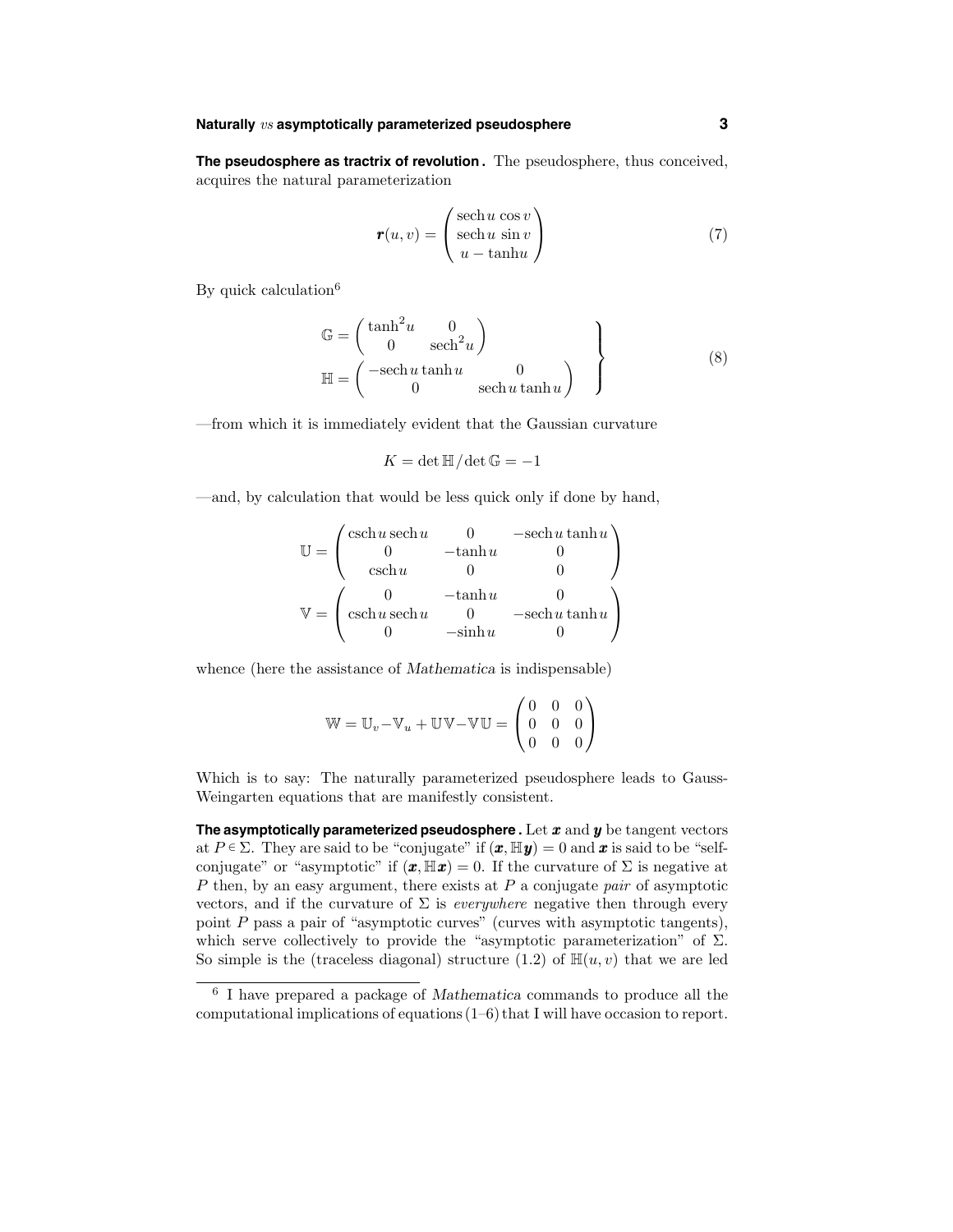almost immediately to this asymptotic parameterization of the pseudosphere:

$$
\mathbf{r}(x,y) = \begin{pmatrix} \text{sech}(x+y) \cos(x-y) \\ \text{sech}(x+y) \sin(x-y) \\ (x+y) - \tanh(x+y) \end{pmatrix}
$$
(9)

Direct calculation<sup>7</sup> supplies

$$
\mathbb{G}(x,y) = \begin{pmatrix} 1 & \tanh^2(x+y) - \mathrm{sech}^2(x+y) \\ \tanh^2(x+y) - \mathrm{sech}^2(x+y) & 1 \end{pmatrix}
$$

$$
\mathbb{H}(x,y) = \begin{pmatrix} 0 & -2\mathrm{sech}(x+y)\tanh(x+y) \\ -2\mathrm{sech}(x+y)\tanh(x+y) & 0 \end{pmatrix}
$$

From the diagonal of  $\mathbb{G}(x, y)$  we learn that the asymptotic tangent vectors  $\mathbf{r}_x(x, y)$  and  $\mathbf{r}_y(x, y)$  are already normalized, and therefore that the off-diagonal term describes the cosine of the angle

$$
\omega(x, y) = \arccos\left[\tanh^2(x+y) - \mathrm{sech}^2(x+y)\right]
$$

$$
= \arccos\left[1 - 2\mathrm{sech}^2(x+y)\right]
$$
(10)

with which they intersect. In this notation

$$
\mathbb{G}(x,y) = \begin{pmatrix} g_{xx} & g_{xy} \\ g_{yx} & g_{yy} \end{pmatrix} = \begin{pmatrix} 1 & \cos \omega(x,y) \\ \cos \omega(x,y) & 1 \end{pmatrix}
$$
 (11.1)

which gives det  $\mathbb{G}(x, y) = \sin^2 \omega(x, y)$ , from which (by  $K = -1$ ) we infer that  $\mathbb{H}(x, y)$  can be written

$$
\mathbb{H}(x,y) = \begin{pmatrix} h_{xx} & h_{xy} \\ h_{yx} & h_{yy} \end{pmatrix} = \begin{pmatrix} 0 & \sin \omega(x,y) \\ \sin \omega(x,y) & 0 \end{pmatrix}
$$
(11.2)

Working from (11), Mathematica supplies

$$
\mathbb{U}(x,y) = \begin{pmatrix}\n\omega_x \cot \omega & -\omega_x \csc \omega & 0 \\
0 & 0 & \sin \omega \\
\cot \omega & -\csc \omega & 0\n\end{pmatrix}
$$

$$
\mathbb{V}(x,y) = \begin{pmatrix}\n0 & 0 & \sin \omega \\
-\omega_y \csc \omega & \omega_y \cot \omega & 0 \\
-\csc \omega & \cot \omega & 0\n\end{pmatrix}
$$

 $\overline{7}$  Alternatively, look to the tensor transformations

$$
\mathbb{G}(u,v) \longrightarrow \mathbb{G}(x,y), \quad \mathbb{H}(u,v) \longrightarrow \mathbb{H}(x,y)
$$

that result from  $u(x, y) = x+y$ ,  $v(x, y) = x-y$ ; see "Transformed fundamental forms" (April 2016), page 4.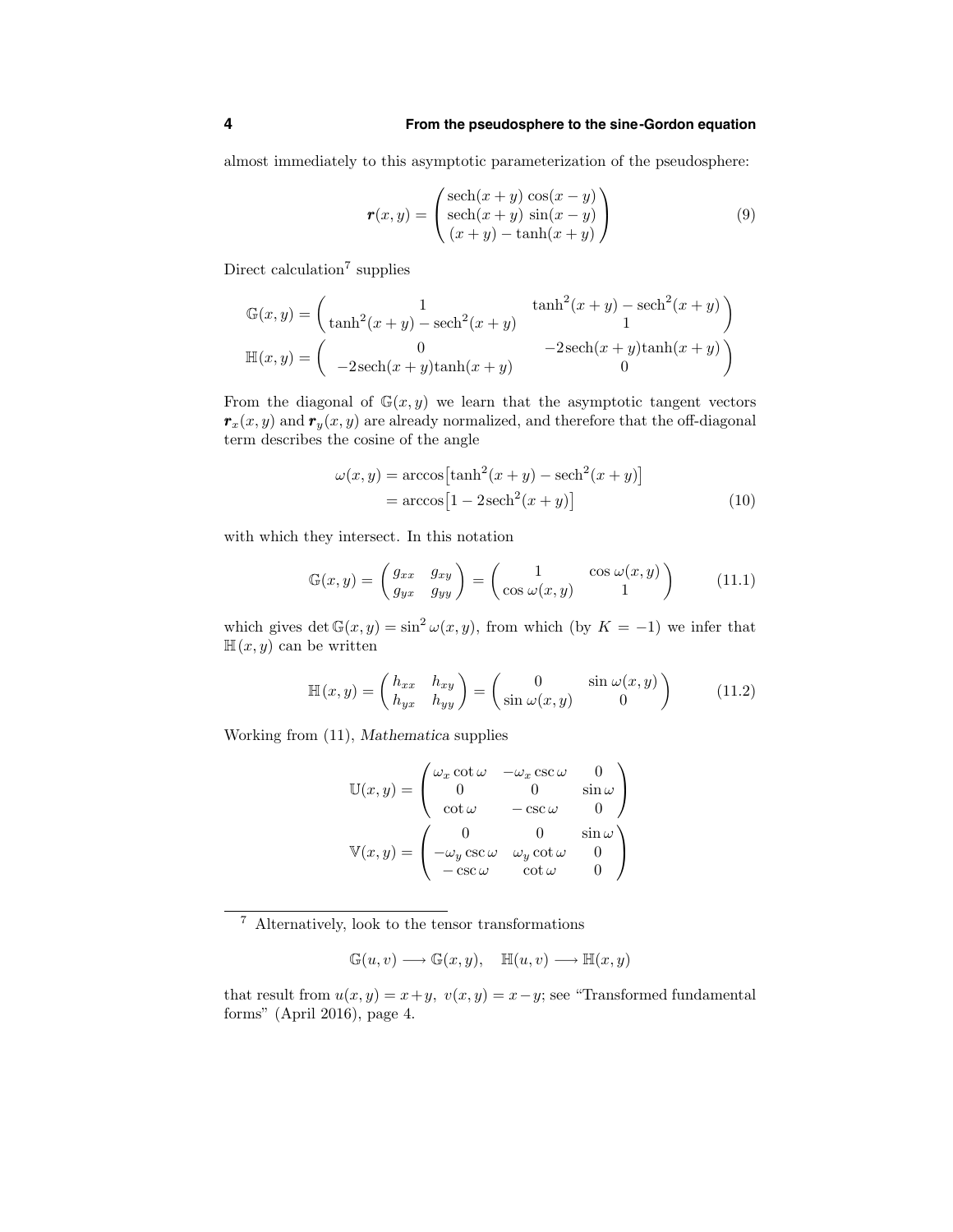## **Naturally** vs **asymptotically parameterized pseudosphere 5**

whence

$$
\mathbb{W}(x,y) = \begin{pmatrix} -\cos\omega \cdot [1 - \omega_{xy} \csc\omega] & [1 - \omega_{xy} \csc\omega] & 0\\ -[1 - \omega_{xy} \csc\omega] & \cos\omega \cdot [1 - \omega_{xy} \csc\omega] & 0\\ 0 & 0 & 0 \end{pmatrix}
$$

From the Gauss-Weingarten consistency condition  $W(x, y) = 0$  we therefore acquire the statement  $[1 - \omega_{xy} \csc \omega] = 0$  or

$$
\omega_{xy} = \sin \omega \tag{12}
$$

Note that the SINE-GORDON EQUATION  $(12)$  has emerged here not as a sidecondition—a constraint imposed to achieve Gauss-Weingarten consistency—but as a corollary, peculiar to the asymptotic parameterization of the pseudosphere, of that consistency, which was preordained. And that natural parameterization led to no such corollary.

That the function  $(10)$  is indeed a solution of  $(12)$ —as by the preceding argument it must be—can be verified by direct calculation, which supplies

$$
\omega_{xy} = \sin \omega = 2\sqrt{\text{sech}^2(x+y)\tanh^2(x+y)}
$$

**2**×**2 formalism.** The asymptotic tangent vectors  $\mathbf{r}_x(x, y)$  and  $\mathbf{r}_y(x, y)$  are, as previously noted, unit vectors, and so (by construction) is the vector normal to them

$$
\mathbf{N}(x,y) = \frac{\mathbf{r}_x \times \mathbf{r}_y}{\sin \omega}
$$

We erect at  $\{x, y\}$  an orthonormal triad  $\{\boldsymbol{A}, \boldsymbol{B}, \boldsymbol{C}\}$  by writing

$$
A = r_x, \quad C = N, \quad B = N \times r_x
$$
  
=  $\frac{1}{\sin \omega} (r_x \times r_y) \times r_x$   
=  $\frac{1}{\sin \omega} [(r_x \cdot r_x) r_y - (r_x \cdot r_y) r_x]$   
=  $\csc \omega r_y - \cot \omega r_x$ 

Then  $r_y = \cos \omega \mathbf{A} + \sin \omega \mathbf{B}$  gives

$$
\begin{pmatrix} \mathbf{r}_x \\ \mathbf{r}_y \\ \mathbf{N} \end{pmatrix} = \begin{pmatrix} 1 & 0 & 0 \\ \cos \omega & \sin \omega & 0 \\ 0 & 0 & 1 \end{pmatrix} \begin{pmatrix} \mathbf{A} \\ \mathbf{B} \\ \mathbf{C} \end{pmatrix} \text{ abbreviated } \boldsymbol{\rho} = \mathbb{Z} \boldsymbol{\alpha}
$$

and the merged Gauss-Weingarten equations

$$
\boldsymbol{\rho}_x = \mathbb{U} \boldsymbol{\rho}, \quad \boldsymbol{\rho}_y = \mathbb{V} \boldsymbol{\rho}
$$

become 
$$
\boldsymbol{\alpha}_x = \mathbb{Z}^{-1}(\mathbb{U}\mathbb{Z} - \mathbb{Z}_x)\boldsymbol{\alpha}, \quad \boldsymbol{\alpha}_y = \mathbb{Z}^{-1}(\mathbb{V}\mathbb{Z} - \mathbb{Z}_y)\boldsymbol{\alpha}
$$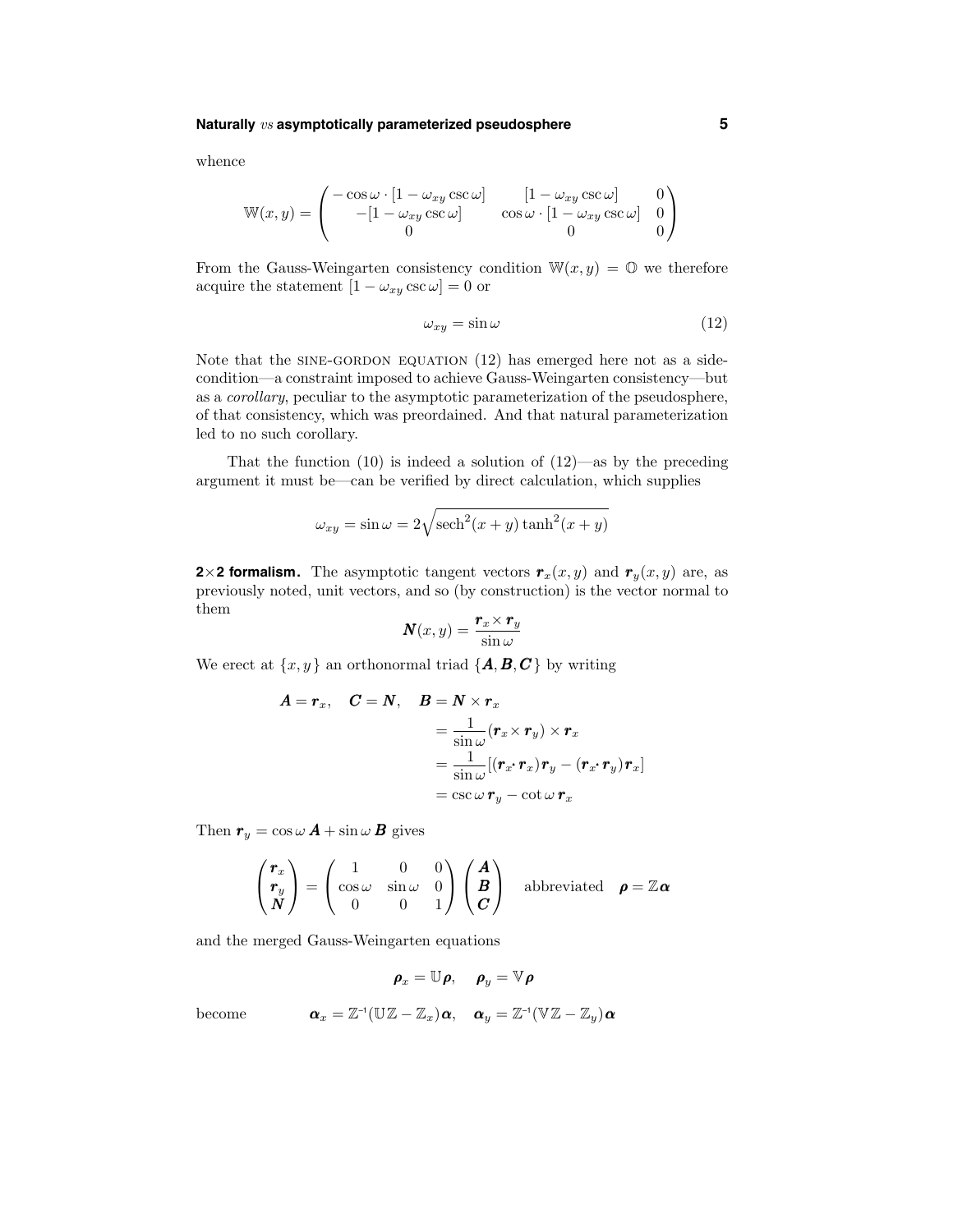#### **6 From the pseudosphere to the sine-Gordon equation**

or

$$
\boldsymbol{\alpha}_x = \tilde{\mathbb{U}} \boldsymbol{\alpha}, \quad \boldsymbol{\alpha}_y = \tilde{\mathbb{V}} \boldsymbol{\alpha}
$$
 (13.1)

where

$$
\tilde{\mathbb{U}} = \begin{pmatrix} 0 & -\omega_x & 0 \\ \omega_x & 0 & 1 \\ 0 & -1 & 0 \end{pmatrix}, \quad \tilde{\mathbb{V}} = \begin{pmatrix} 0 & 0 & \sin \omega \\ 0 & 0 & -\cos \omega \\ -\sin \omega & \cos \omega & 0 \end{pmatrix}
$$
 (13.2)

are antisymmetric matrices from which I will henceforth drop the tildes. From the orthonormality of the vectxors  $\{A, B, C\}$  it follows that the matrix

$$
\mathbb{R} = \begin{pmatrix} A_1 & A_2 & A_3 \\ B_1 & B_2 & B_3 \\ C_1 & C_2 & C_3 \end{pmatrix}
$$

is a rotation matrix  $\mathbb{R}^T \mathbb{R} = \mathbb{I}$ , in terms of which (13.1) can be written

$$
\mathbb{R}_x = \mathbb{U}\mathbb{R}, \quad \mathbb{R}_y = \mathbb{V}\mathbb{R} \tag{14}
$$

Whether we work from  $(13)$  of from  $(14)$ , we have again the compatability condition (6)

$$
\mathbb{W} \equiv \mathbb{U}_y - \mathbb{V}_x + \mathbb{U}\mathbb{V} - \mathbb{V}\mathbb{U} = \mathbb{O}
$$

in which the old symbols have acquired now new ˜ meanings. By calculation we recover precisely the  $W(x, y)$  that appears on the preceding page. Since the orthogonalization procedure  $\{r_x, r_y, N\} \rightarrow \{A, B, C\}$  has served simply to reorganize the argument, we are not surprised to have been led back again to the sine-Gordon equation. The reorganization has, however, served to open some formal doors.

It follows quite generally from the fact that  $\mathbb R$  is a rotation matrix (element of  $O(3)$ ) that  $\mathbb{R}_z = \mathbb{AR}$ , where  $\mathbb{A}$  is 3×3 antisymmetric. Equations (14) conform to this fact since, as previously remarked, the matrices (13.2) are antisymmetric. Generally, we have  $\mathbb{A} = a_1 \mathbb{L}_1 + a_2 \mathbb{L}_2 + a_3 \mathbb{L}_3$  where

$$
\mathbb{L}_1 = \begin{pmatrix} 0 & 0 & 0 \\ 0 & 0 & -1 \\ 0 & 1 & 0 \end{pmatrix}, \quad \mathbb{L}_2 = \begin{pmatrix} 0 & 0 & 1 \\ 0 & 0 & 0 \\ -1 & 0 & 0 \end{pmatrix}, \quad \mathbb{L}_3 = \begin{pmatrix} 0 & -1 & 0 \\ 1 & 0 & 0 \\ 0 & 0 & 0 \end{pmatrix}
$$

have commutation properties ( $[\mathbb{L}_1,\mathbb{L}_2] = \mathbb{L}_3$ , *etc.*) characteristic of  $O(3)$  and familiar from the quantum theory of angular momentum. In the present instance we have

$$
U = \omega_x L_3 - L_1
$$
  
 
$$
V = \cos \omega L_1 + \sin \omega L_2
$$

The Pauli matrices

$$
\boldsymbol{\sigma}_1 = \begin{pmatrix} 0 & 1 \\ 1 & 0 \end{pmatrix}, \quad \boldsymbol{\sigma}_2 = \begin{pmatrix} 0 & -i \\ i & 0 \end{pmatrix}, \quad \boldsymbol{\sigma}_3 = \begin{pmatrix} 1 & 0 \\ 0 & -1 \end{pmatrix}
$$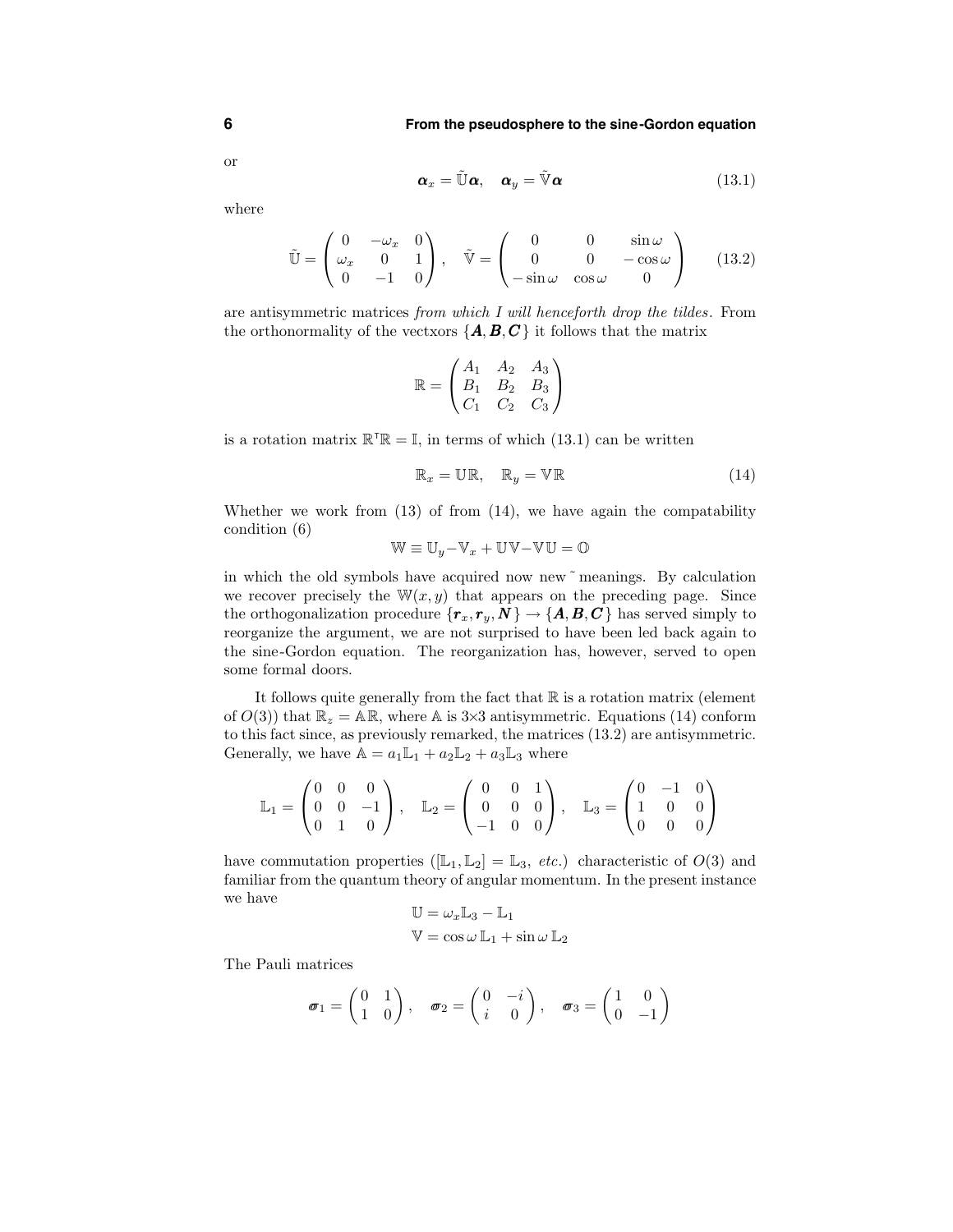# **<sup>2</sup>**×**<sup>2</sup> formalism 7**

satisfy  $[\sigma_1, \sigma_2] = 2i\sigma_3$ , *etc.* so the matrices

$$
ll_1 = \frac{1}{2i}\sigma_1
$$
,  $ll_2 = \frac{1}{2i}\sigma_2$ ,  $ll_3 = \frac{1}{2i}\sigma_3$ ,

mimic precisely the commutation properties of the  $\mathbb L$ -matrices. So if we had occasion to require of a 2-comnponent spinor  $\psi(x, y)$  that it satisfy equations

$$
\psi_x = \mathbb{P}\psi, \quad \psi_y = \mathbb{Q}\psi \tag{15.1}
$$

with

$$
\mathbb{P}(x, y) = \omega_x \mathbb{I}_3 - \mathbb{I}_1 = \frac{i}{2} \begin{pmatrix} -\omega_x & 1\\ 1 & \omega_x \end{pmatrix}
$$
  

$$
\mathbb{Q}(x, y) = \cos \omega \mathbb{I}_1 + \sin \omega \mathbb{I}_2 = -\frac{i}{2} \begin{pmatrix} 0 & e^{-i\omega} \\ e^{i\omega} & 0 \end{pmatrix}
$$
 (15.2)

and that it conform to the condition  $\psi_{xy} = \psi_{yx}$  then we would have once again an equation of the familiar form

$$
\mathbb{P}_y - \mathbb{Q}_x + \mathbb{P}\mathbb{Q} - \mathbb{Q}\mathbb{P} = \mathbb{O}
$$

Working out the expression on the left, we obtain

$$
\frac{i}{2}\begin{pmatrix}\begin{bmatrix}\sin\omega-\omega_{xy}\end{bmatrix} & 0\\0 & -\begin{bmatrix}\sin\omega-\omega_{xy}\end{bmatrix}\end{pmatrix}
$$

from which the sine-Gordon equation follows very neatly.

To recapitulate: The asymptotically parameterized pseudosphere supplied (9), our point of departure. The orthogonalization step  $\{r_x, r_y, N\} \rightarrow \{A, B, C\}$ was fairly natural (though its inversion  $\{r_x, r_y, N\} \leftarrow \{A, B, C\}$  would appear not to be: what would motivate one to introduce  $r_y = \cos \omega A + \sin \omega B$ ?) and led us to associate a rotation matrix  $\mathbb{R}(x, y)$  with each of the points  $\{x, y\}$  of the pseudosphere. With the appearance of elements of  $O(3)$  it became—here as always—natural to look to the  $SU(2)$  representation of the theory, from which the sine-Gordan equation again emerged, but in which no explicit description of the function  $\omega(x, y)$  survived, and from which the pseudospheric surface  $\Sigma$ had pretty much disappeared from view. One might attempt to recover  $\Sigma$  by running the argument in reverse, but such an effort would be impeded by the  ${\lbrace \pmb{r}_x, \pmb{r}_y, \pmb{N} \rbrace} \leftarrow {\lbrace \pmb{A}, \pmb{B}, \pmb{C} \rbrace}$  problem noted above.

And what would *motivate* one—especially one with pseudospheres in mind —to write equations (15)? Rogers & Scheif apparently wrote out the  $SU(2)$ formalism to establish contact with  $AKNS$  theory<sup>8</sup>. The pseudosphere may lurk somewhere within the "AKNS hierarchy," and provide the answer to that question.

<sup>8</sup> M. J. Ablowitz, D. J. Kaup, A. C. Newell & Harvey Segur, "The inverse scattering transform-Fourier analysis for nonlinear problems," Studies in Appl. Math. 53, 249–315 (1974).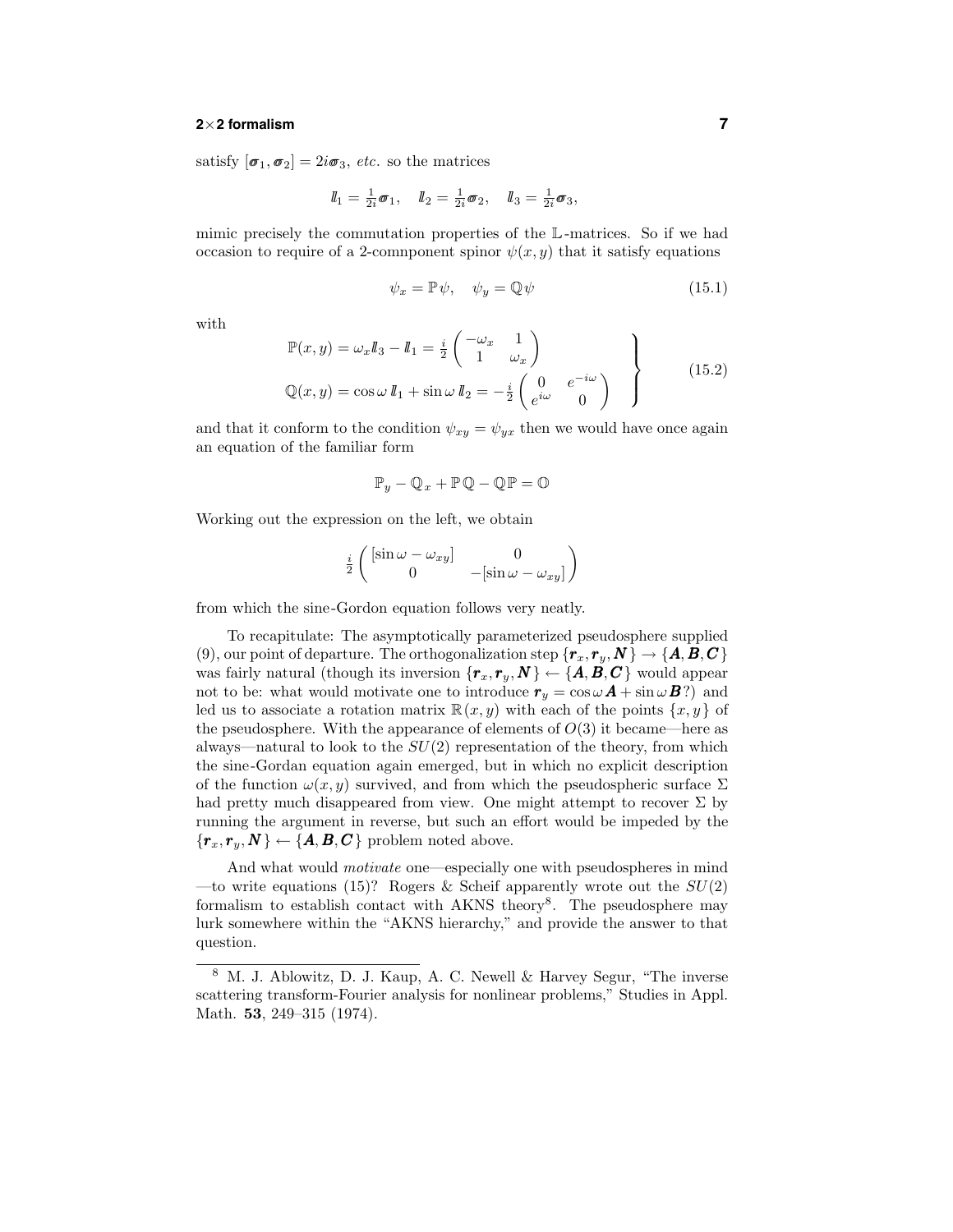### **8 From the pseudosphere to the sine-Gordon equation**

**Asymptotic curves as space curves .** If we assign a constant value to x then (9) describes a y-parameterized space curve  $\mathcal{C}_x$ , inscribed on the pseudosphere Σ. Alternatively, assign a constant value to y and obtain an x-parameterized space curve  $\mathcal{C}_y$ . From the diagonal elements of  $\mathbb{G}(x, y)$  we see that y and x serve actually to achieve arc-length parameterization of  $\mathcal{C}_x$  and  $\mathcal{C}_y$ , respectively. We bring to those asymptotic pseudospheric curves the apparatus standard to the theory of arc-length parameterized space curves  $C$ , as devised by Jean Frédéric Frenet (1816–1900) and Joseph Alfred Serret (1819–1885). I begin with brief review of the apparatus in question.

Let the 3-vector  $\mathbf{X}(s)$  describe, relative to a Cartesian frame, such a space curve C. Then

$$
\boldsymbol{T}(s) = \frac{d}{ds}\boldsymbol{X}(s) \tag{16.1}
$$

is the unit vector tangent to C at s. Differentiation of  $T(s) \cdot T(s) = 1$  establishes that  $\frac{d}{ds}T(s) \perp T(s)$  and leads one to write

$$
\frac{d}{ds}\mathbf{T}(s) \equiv \kappa(s)\mathbf{U}(s) \tag{16.2}
$$

where the unit vector  $U(s)$ , directed to the center of curvature, describes the direction, and  $\kappa(s)$  the magnitude, of the local curvature of C. Assume  $\kappa(s) \neq 0$ and define the "binormal" unit vector

$$
\boldsymbol{V}(s) \equiv \boldsymbol{T}(s) \times \boldsymbol{U}(s) \tag{16.3}
$$

which serves to complete the construction of an orthonormal triad at each regular point  $s$  of  $C$ . Elementary arguments<sup>9</sup> lead to the conclusion that

$$
\frac{d}{ds}\mathbf{U}(s) = -\kappa(s)\mathbf{T}(s) + \tau(s)\mathbf{V}(s) \quad \text{and} \quad \frac{d}{ds}\mathbf{V}(s) = -\tau(s)\mathbf{U}(s) \tag{16.4}
$$

where  $\tau(s)$  is the *torsion* of C at s. Briefly,

$$
\boldsymbol{\xi}_s(s) \equiv \begin{pmatrix} T \\ U \\ V \end{pmatrix}_s = \begin{pmatrix} 0 & \kappa & 0 \\ -\kappa & 0 & \tau \\ 0 & -\tau & 0 \end{pmatrix} \begin{pmatrix} T \\ U \\ V \end{pmatrix} \equiv \mathbb{S}(s) \, \boldsymbol{\xi}(s) \tag{17}
$$

which are the famous "Frenet-Serret formulæ" (1847–1851). The antisymmetric matrix  $S(s)$  is the generator of the infinitesimal rotation that produces the orthonormal frame at  $s + ds$  from the frame at s. It is the upshot of the "Fundamental Theorem of Space Curves" that—given initial data—one can by integrating  $(17)$  reproduce the entire curve C from the prescribed local data written into  $\kappa(s)$  and  $\tau(s)$ . Ideas developed in the preceding section are, of course, immediately applicable; they could be used to reformulate (17) in a way that makes explicit the relevance of  $O(3)$  and  $SU(2)$  to the differential geometry of space curves.

Look in this light to the curve  $\mathcal{C}_y$  inscribed on the pseudosphere  $\Sigma$ ,

<sup>9</sup> See, for example, "A Mathematical Note: Frenet-Serret formulæ in higher dimension" (August 1998), page 2. Or any relevant textbook.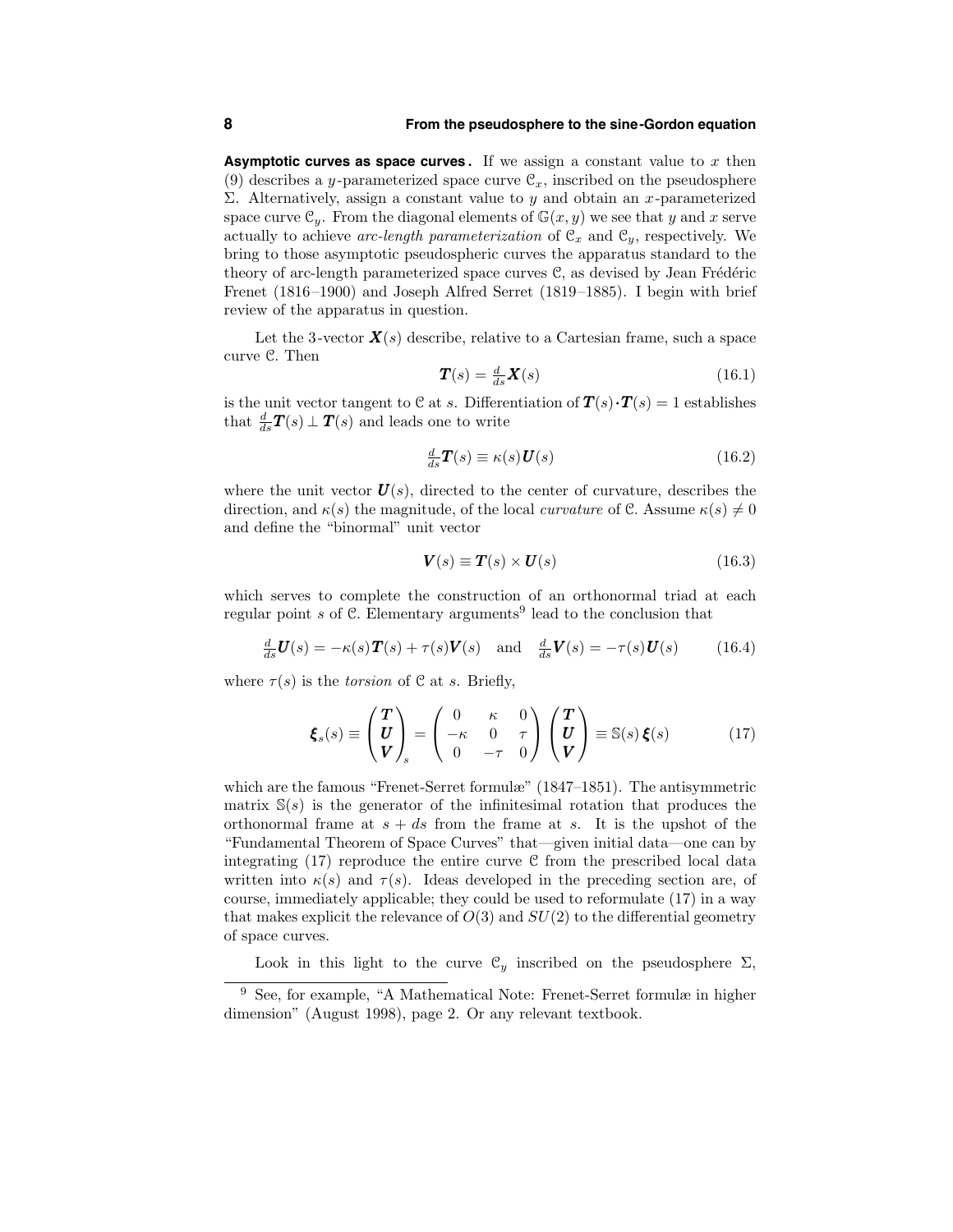#### **From temporally twisted curves to the sine-Gordon equation 9**

which by notational adjustment of  $(9)$  we describe<sup>10</sup>

$$
\mathbf{Y}(s,y) = \begin{pmatrix} \text{sech}(s+y)\cos(s-y) \\ \text{sech}(s+y)\sin(s-y) \\ (s+y) - \tanh(s+y) \end{pmatrix}
$$
(18)

Bringing (18) to (16), we calculate

$$
\kappa(y, s) = 2\operatorname{sech}(y + s) \quad : \quad \text{curvature of } \mathcal{C}_y \text{ at } s \tag{19.1}
$$

and

$$
\tau(y, s) = -1 \quad : \quad \text{torsion of } \mathcal{C}_y \text{ at } s \tag{19.2}
$$

so the curves  $\mathcal{C}_y$  are curves of variable curvature but constant torsion, and (17) becomes

$$
\begin{pmatrix} \boldsymbol{T} \\ \boldsymbol{U} \\ \boldsymbol{V} \end{pmatrix}_{s} = \begin{pmatrix} 0 & 2\operatorname{sech}(y+s) & 0 \\ -2\operatorname{sech}(y+s) & 0 & -1 \\ 0 & 1 & 0 \end{pmatrix} \begin{pmatrix} \boldsymbol{T} \\ \boldsymbol{U} \\ \boldsymbol{V} \end{pmatrix}
$$

The same can be said of the curves  $\mathcal{C}_x$ , except that for such curves the sign of the torsion is reversed.

**From temporally twisted curves to the sine-Gordon equation .** For any curve C we have  $(17)$ , which describes the *differential geometry* of the curve. Rogers & Schief (their §2.2) enrich the subject by looking to what they find it convenient to think of as the motion of curves—not of curves in general but of the curves  $\mathcal{C}_y$ . The simplest such motion is the rigid motion that arises from writing  $y = y_0 + ct$ ; the curve  $\mathcal{C}_{y_0}$  then translates temporally through the entire population of asymptotic  $C_y$ -curves, tracing out the pseudospheric surface Σ. But this temporal process supplies no information about the  $\mathcal{C}_x$ -curves, therefore none about the angle  $\omega(x, y)$  of their intersection with  $\mathcal{C}_y$ -curves, therefore cannot lead by the familiar route to the sine-Gordon equation. Rogers & Schief look instead to the class of motions that result when the orthonormal Frenet-Serret triads  $\{T, U, V\}_y$  associated with  $\mathcal{C}_y$  are subjected

$$
\boldsymbol{X}(x,s) = \begin{pmatrix} \text{sech}(x+s)\cos(x-s) \\ \text{sech}(x+s)\sin(x-s) \\ (x+s) - \tanh(x+s) \end{pmatrix}
$$

I digress to note that there are now associated with every point P on  $\mathcal{C}_y$ two orthonormal triads, one with elements  $\{T, U, V\}_y$  that refer to the local geometry of  $\mathcal{C}_y$  and another with elements  $\{\mathbf{A}, \mathbf{B}, \mathbf{C}\}_P$  that refer to the local geometry of  $\Sigma$ . The vectors **T** and **A** both refer to the unit tangent originally denoted  $r_x(x, y)$ . The vectors  $U, V, B$  and  $C$  all lie in the plane normal to the tangent, but  $\boldsymbol{U}$  (normal to  $\mathfrak{C}_y$ ) and  $\boldsymbol{C}$  (normal to  $\Sigma$ ) are generally distinct, and so also therefore are V and B. Yet a third orthonormal frame  $\{T,U,V\}_x$  refers to the local geometry of the  $\mathcal{C}_x$  that passes through P.

<sup>&</sup>lt;sup>10</sup> Similarly, to describe  $\mathcal{C}_x$  we would write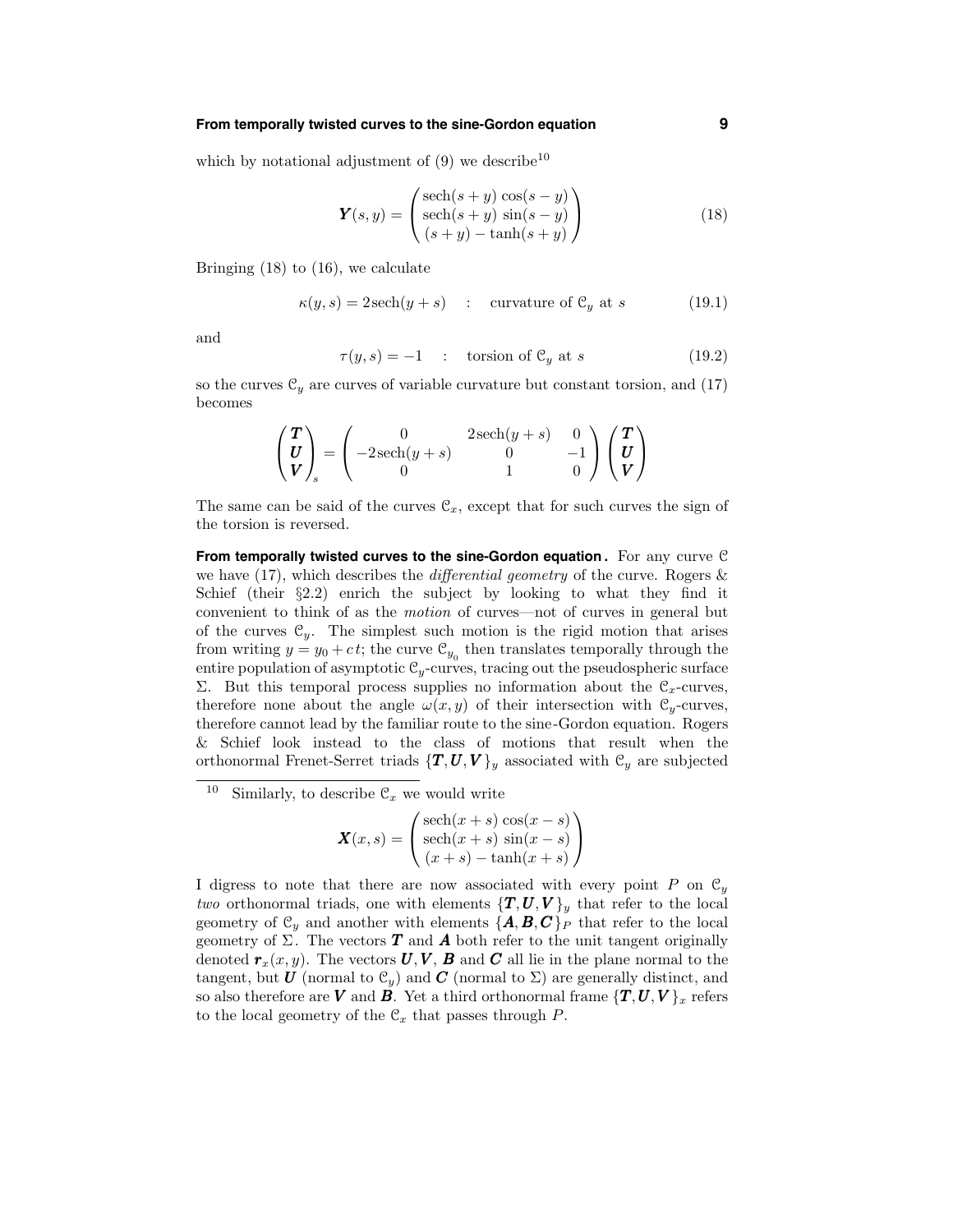to local orthonormality-preserving rotations. I will describe sequentially

- The "local twisting transformation" as it relates to curves in general.
- The natural emergence of the sine-Gordon equation in cases where local twisting has been designed to preserve a prescribed constancy of the torsion.
- Circumstance which give rise to solutions of the sine-Gordon equation.

Let  $C$  be any one of the (congruent) curves that arise from the prescribed curvature and torsion functions,  $\kappa(s)$  and  $\tau(s)$ . We have then the Frenet-Serret formulae (17), which we write

$$
\boldsymbol{\xi}_s(s,t) = \mathbb{S}(s,t)\boldsymbol{\xi}(s,t) \quad \text{with} \quad \mathbb{S}(s,t) = \begin{pmatrix} 0 & \kappa(s,t) & 0 \\ -\kappa(s,t) & 0 & \tau(s,t) \\ 0 & -\tau(s,t) & 0 \end{pmatrix}
$$

in anticipation of our intention to (in a manner of speaking) "launch  $C$  into twisting motion." Which we do by writing

$$
\boldsymbol{\xi}_t(s,t) = \mathbb{T}(s,t) \, \boldsymbol{\xi}(s,t) \quad \text{with} \quad \mathbb{T}(s,t) = \begin{pmatrix} 0 & c(s,t) & b(s,t) \\ -c(s,t) & 0 & a(s,t) \\ -b(s,t) & -a(s,t) & 0 \end{pmatrix}
$$

where the antisymmetric matrix  $\mathbb{T}(s,t)$  generates at s an infinitesimal rotational "twist"  $\xi(s,t) \rightarrow \xi(s,t+dt)$  about the axis<sup>11</sup>

$$
\boldsymbol{\lambda}(s,t) = \begin{pmatrix} a \\ -b \\ c \end{pmatrix}
$$

We impose now the stipulation that operations of s-translation and t-translation  $commute^{12}$ 

$$
\boldsymbol{\xi}_{st} = \boldsymbol{\xi}_{ts} \tag{20.1}
$$

which can be formulated

$$
\mathbb{C} = \mathbb{S}_t - \mathbb{T}_s + \mathbb{ST} - \mathbb{TS} = \mathbb{O}
$$
 (20.2)

The matrix  $\mathbb{C}(s,t)$  is antisymmetric, so  $\mathbb{C} = \mathbb{O}$  produces three equations that by calculation are found to read

$$
a_s = -\kappa b + \tau_t \n b_s = \kappa a - \tau c \n c_s = \tau b + \kappa_t
$$
\n(21)

and to entail

$$
(a2 + b2 + c2)s = 2(c\kappat + a\taut)
$$
\n(22)

 $11$  Here the minus sign is a contrivance introduced to make things work out most simply.

<sup>&</sup>lt;sup>12</sup> This Rogers & Schief—for reasons that I do not quite understand—refer to as imposition of an inextensibility requirement.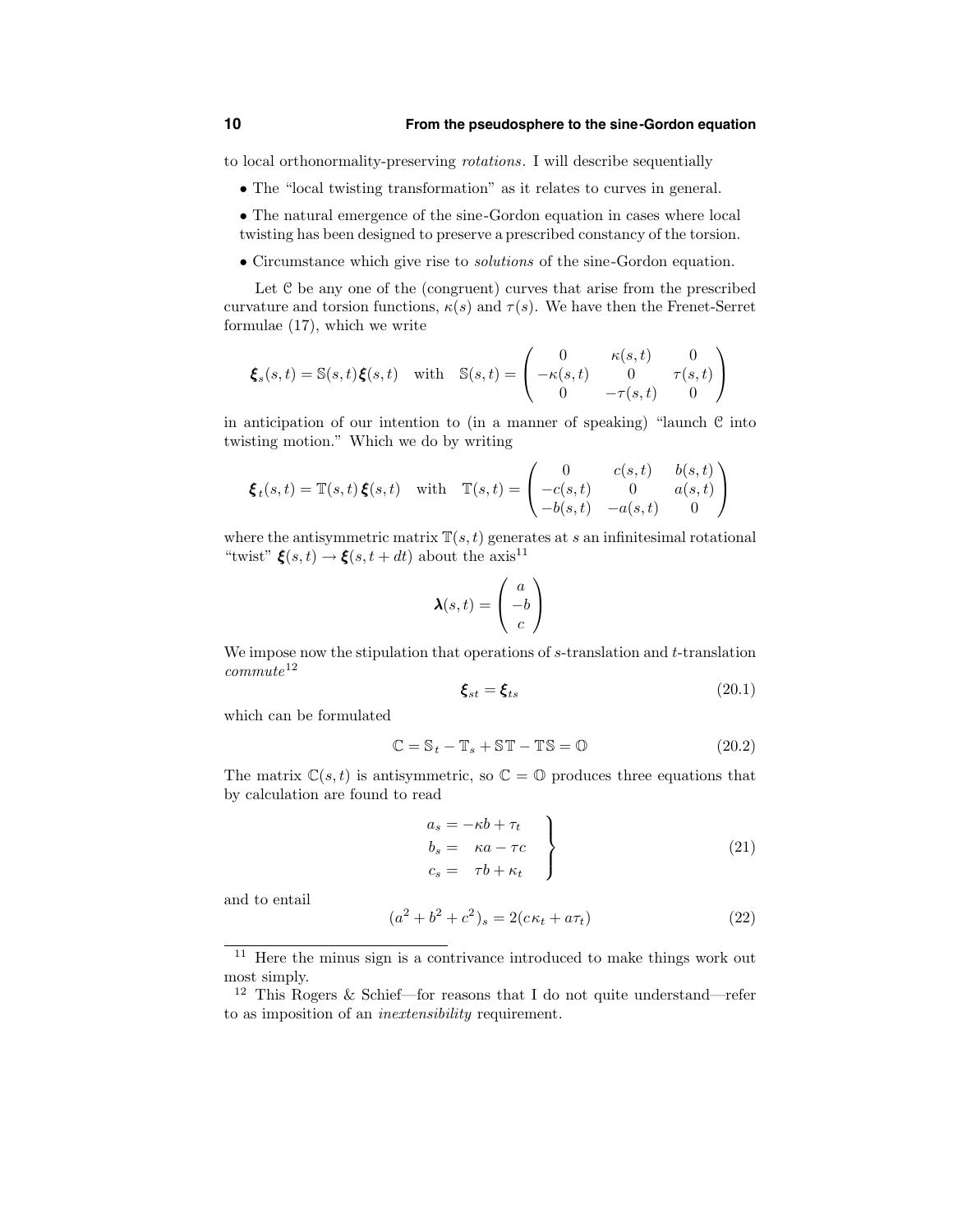# **From temporally twisted curves to the sine-Gordon equation 11**

So much for the general theory of temporally twisted curves. We look now to the special circumstances that lead to the sine-Gordon equation. Stipulate

$$
\tau_t = c = 0
$$

and  $(22)$  becomes<sup>13</sup>

$$
(a^2 + b^2)_s = 0
$$

This we achieve (another contrivance) by setting

$$
a(s,t) = f(t)\cos\sigma(s,t)
$$
  

$$
b(s,t) = f(t)\sin\sigma(s,t)
$$

The commutivity conditions (21) have become

$$
-f(t)\sigma_s \sin \sigma = -\kappa f(t) \sin \sigma
$$
  

$$
f(t)\sigma_s \cos \sigma = \kappa f(t) \cos \sigma
$$
  

$$
0 = \tau f(t) \sin \sigma(s, t) + \kappa_t
$$

of which the first pair give

$$
\kappa = \sigma_s \tag{23}
$$

which by the last of those conditions (set  $f(t) = 1$  and assign to  $\tau$  its  $\mathcal{C}_y$ pseudospheric value  $\tau = -1$ ) gives the sine-Gordon equation

$$
\sigma_{st} = \sin \sigma \tag{24}
$$

We have been led to set

$$
\mathbb{S}(s,t) = \begin{pmatrix} 0 & \sigma_s & 0 \\ -\sigma_s & 0 & -1 \\ 0 & 1 & 0 \end{pmatrix}, \quad \mathbb{T}(s,t) = \begin{pmatrix} 0 & 0 & \sin \sigma \\ 0 & 0 & \cos \sigma \\ -\sin \sigma & -\cos \sigma & 0 \end{pmatrix}
$$

in terms of which the compatability condition (20.2) reads

$$
\mathbb{C} = \begin{pmatrix} 0 & [\sigma_{st} - \sin \sigma] & 0 \\ -[\sigma_{st} - \sin \sigma] & 0 & 0 \\ 0 & 0 & 0 \end{pmatrix} = \mathbb{O}
$$
 (25)

We have here an efficient summary of the "twisted curve with constant torsion" argument that led to the sine-Gordon equation (24). If we assign to the torsion its  $\mathcal{C}_x$  pseudospheric value  $\tau = +1$  and at the same time reverse the sense of the twist (*i.e.*, replace  $\mathbb T$  by its transpose) we again recover (25).

<sup>&</sup>lt;sup>13</sup> One might alternatively set  $\kappa_t = a = 0$  and obtain  $(b^2 + c^2)_s = 0$ . It is see again (19)—a property of the pseudospheric asymptotic curves  $\mathfrak{C}_x$  and  $\mathfrak{C}_y$ that has led me to dismiss that option, which is considered in Rogers & Schief's §2.1.2.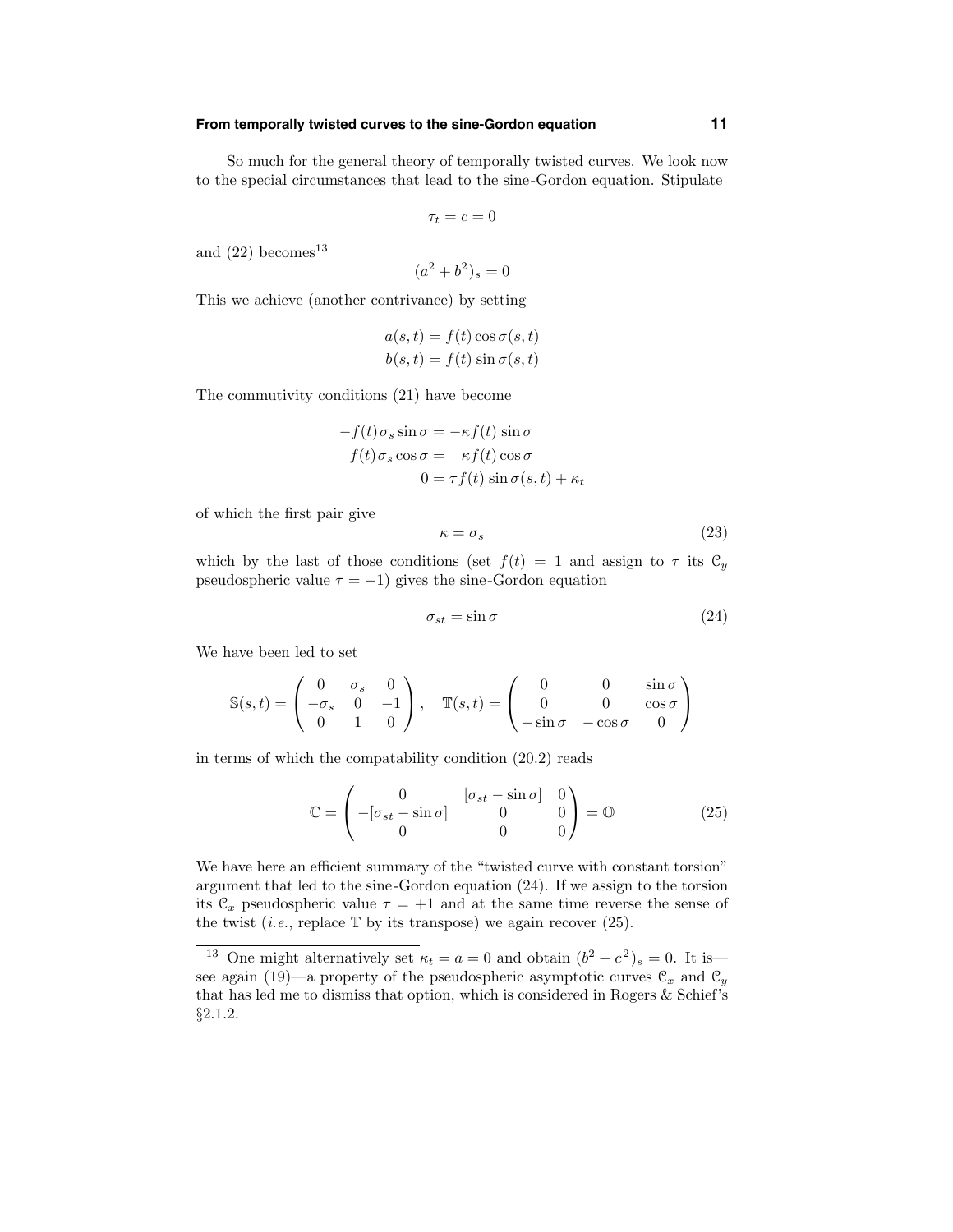#### **12 From the pseudosphere to the sine-Gordon equation**

But production of the sine-Gordon equation as a "natural object" is quite a different thing from production of a solution of the sine-Gordon equation. In this connection the pseudosphere can be brought again into play. At (19) we have a discription of the  $C_y$  that gives  $\tau = -1$  and  $\kappa(s,t) = 2 \text{sech}(s+t)$ . Integration of  $\sigma_s = \kappa$  gives

$$
\sigma(s,t) = 4 \arctan\left[\tanh\left(\frac{s+t}{2}\right)\right] + \pi
$$

where the additive constant of integration has been fixed by the requirement that  $\sigma(s,t)$  be in fact a solution of the sine-Gordon equation:

$$
\sigma_{st} = \sin \sigma = 2 \operatorname{sech}(s+t) \tanh(s+t)
$$

It is, however, distinct from the solution encountered earlier, which (after obvious notational adjustment of (10)) can be written

$$
\omega(s,t) = \arccos[1 - 2\,\text{sech}^2(s+t)]
$$

and was observed on page 5 to give

$$
\omega_{st} = \sin \omega = 2\sqrt{\text{sech}^2(s+t)\tanh^2(s+t)}
$$

The two functions are, however, very closely related: graphic experimentation leads to the realization that  $14$ 

$$
\omega(s,t)=\left\{\begin{array}{lcl} \sigma(s,t) & : & s+t<0\\ 2\pi-\sigma(s,t) & : & s+t>0 \end{array}\right.
$$

The function  $\sigma(s,t)$  is even more closely related to the a-parameterized class of functions<sup>15</sup>

$$
\omega(s, t; a) = 4 \arctan(e^{as + t/a})
$$

that result from Bäcklund transformation of the trivial sine-Gordon function 0. Setting  $a = 1$  to obtain

$$
\Omega(s, t) = 4 \arctan(e^{s+t})
$$

we discover graphically (and confirm alytically) that  $16$ 

$$
\Omega(s,t)=\sigma(s,t)=\left\{\begin{array}{lcl} \omega(s,t) & : & s+t<0\\ 2\pi-\omega(s,t) & : & s+t>0 \end{array}\right.
$$

The literature<sup>17</sup> describes methods for constructing curves with constant torsion, but one cannot expect the curvature of those curves to lead via  $\kappa = \sigma_s$ 

<sup>&</sup>lt;sup>14</sup> Note in this regard that  $\omega \mapsto -\omega$  and  $\omega \mapsto \omega$  mod  $2\pi$  both send solutions to solutions of the sine-Gordon equation.

<sup>15</sup> See "Rectilinear congruences" (February 2016), page 14.

<sup>16</sup> See"Some remarks concerning the sine-Gordon equation"(November 2015), page 14.

 $17$  See Luther Eisenhart, A Treatise on the Differential Geometry of Curves and Survaces (1909), Exercise 9, page 50; Larry M. Bates  $& O.$  Michael Melko, "On curves of constant torsion," arXiv [Math.DG] (29 June 2012).